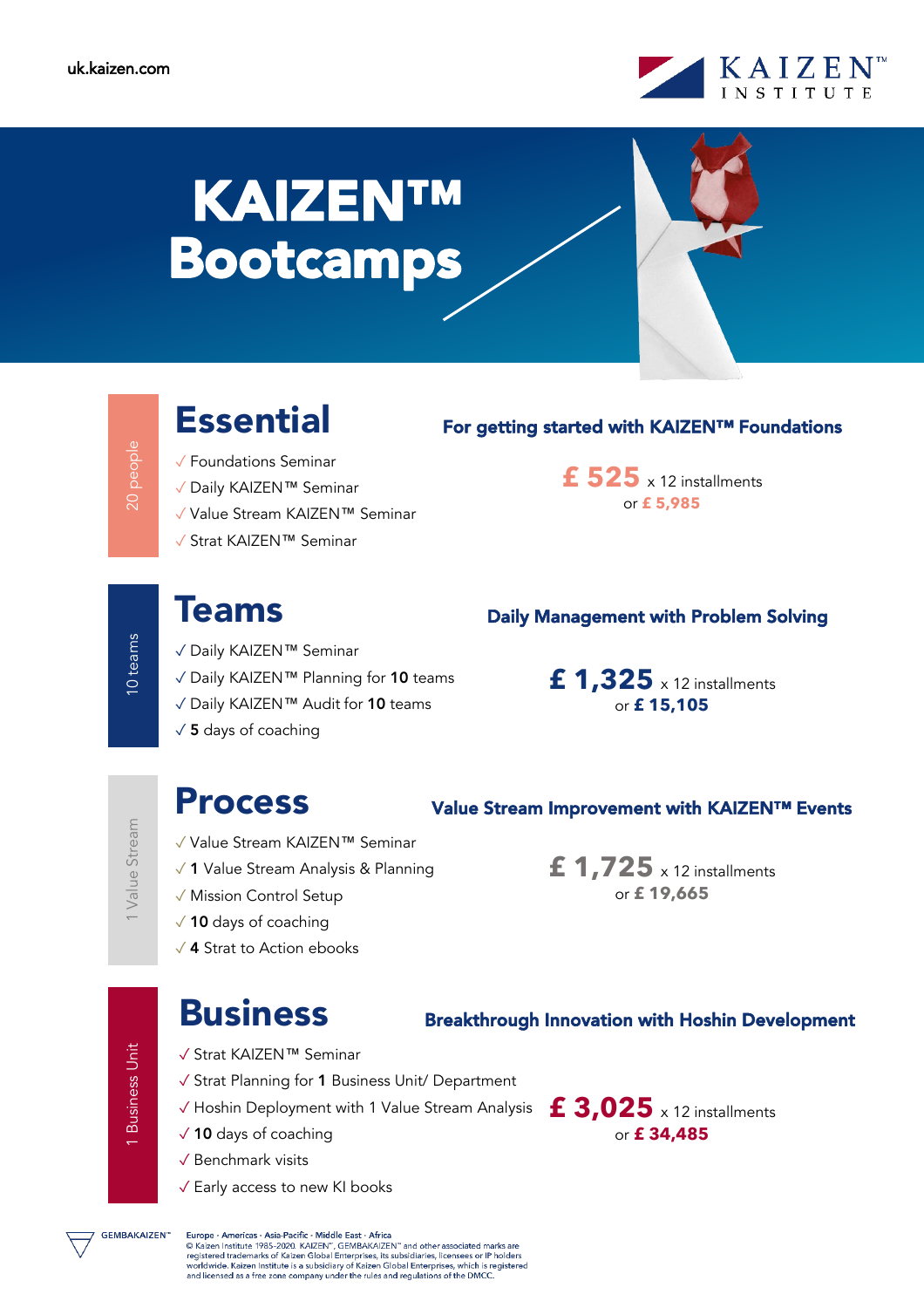

# ESSENTIAL Bootcamp

For getting started with KAIZEN™ Foundations



### Participants (Who)

• Groups of max 20 people from any Level in the **Organization** 

#### Scope (What)

• 4 seminars: Foundations, Daily KAIZEN™, Value Stream KAIZEN™ and Strat KAIZEN™

#### **Objectives (Why)**

- Present the core KAIZEN™ principles
- Introduce KAIZEN™ **Change** Management to implement a **Continuous** Improvement culture
- Explain teams' management and daily improvement routines
- Introduce the KAIZEN™ framework to transform business processes
- Present the techniques to improve the processes related to strategy formulation and execution

## Foundations Seminar

The KAIZEN™ Foundations programme focusses on the core KAIZEN™ principles and introduces KAIZEN™ Change Management to implement a Continuous Improvement culture.

## Daily **KAIZEN™** Seminar

Daily KAIZEN™ programme enhances teams' management and daily improvement with special focus on the leader roles.

## Value Stream KAIZEN™ Seminar

The Value Stream KAIZEN™ programme introduces a framework to transform business processes following an universal approach that starts with a deep analysis of the value streams.

## Strat KAIZEN™ Seminar

The Strat KAIZEN™ programme introduces techniques to improve the processes related to a business unit strategy formulation and execution, using pragmatic techniques for strategic planning and problem solving.

#### Programme

- KAIZEN™ Introduction
- Paradigms and Resistance to Change
- KAIZEN™ Change Model
- KAIZEN™ Lean Principles
- Added Value and 7 Muda
- Basic Continuous Improvement Tools:
- Simulation Exercises

#### Programme

- KAIZEN™ Change Model
- Daily KAIZEN™ Planning
	- Leader Standard Work
	- Team Development Plan
- Daily Management
- Standard Work
- Training & Coaching
- Advanced Problem Solving

#### Programme

- KAIZEN™ Change Model
- Value Stream Analysis
- Mission Control
- KAIZEN™ Events
	- A3 Thinking
	- Facilitation techniques
- Value Review

#### Programme

- KAIZEN™ Change Model
- KAIZEN™ in Strategy Foundations
- Strat Planning
- Hoshin Deployment
- Breakthrough Initiatives
- Hoshin Review

**GEMBAKAIZEN<sup>\*\*</sup>**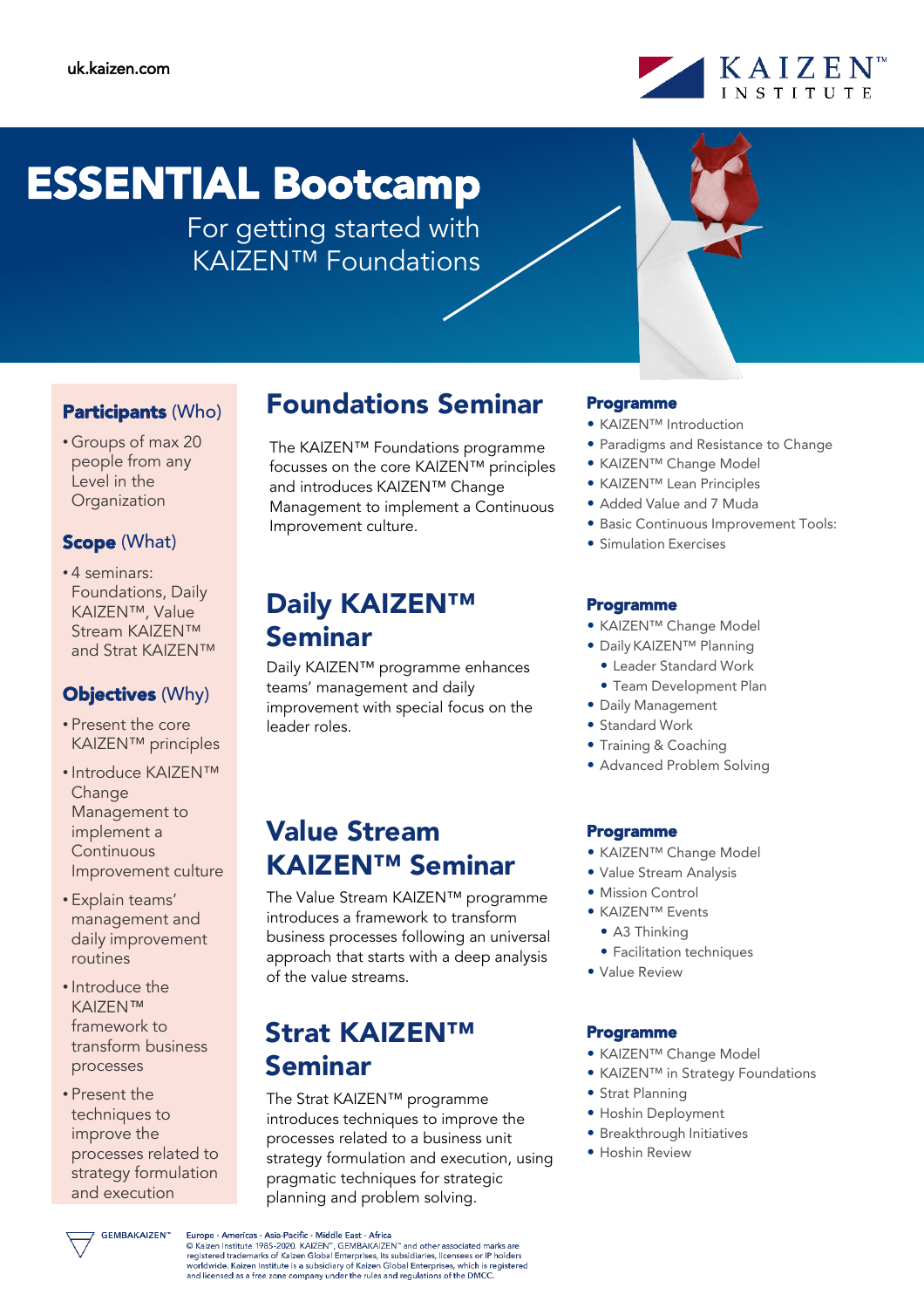

# TEAMS Bootcamp

Implement Daily Management with Problem Solving



### Participants (Who)

• 10 Team Leaders that will act as Trainers for Implementation in own Teams

### Scope (What)

- Daily KAIZEN™ Seminar
- Daily KAIZEN™ Planning
- Daily KAIZEN™ Audit
- 5 days of Coaching

### **Objectives (Why)**

- Introduce Daily KAIZEN™ programme to implement a **Continuous** Improvement culture inside the natural teams
- Develop a Daily KAIZEN™ vision
- Design a Team Development Program to implement Daily KAIZEN™
- Coach team leaders during the transformation journey

## Daily KAIZEN™ Seminar

Daily KAIZEN™ programme enhances teams' management and daily improvement with special focus on the leader roles.

## Daily KAIZEN<sup>™</sup> Planning

The Daily KAIZEN™ Planning is a workshop to define a vision of the KAIZEN™ behaviours for leaders and to develop a plan to embed these behaviours.

## Daily KAIZEN™ Audit

The Daily KAIZEN™ Audit is an assessment of the change structure and implementation of the Daily KAIZEN™ tools in order to determine the maturity gaps and for benchmarking purposes.

## Coaching

The Coaching sessions are conducted to reflect upon the Daily KAIZEN™ implementation and share recommendations whenever an opportunity or problem is identified.

#### Programme

- KAIZEN™ Change Model
- Daily KAIZEN™ Planning
	- Leader Standard Work
	- Team Development Plan
- Daily Management
- Standard Work
- Training & Coaching
- Advanced Problem Solving

#### Programme

- Daily KAIZEN™ Planning Introduction
- Current State Analysis
	- Span of control
	- Leadership skills assessment
	- Work Observation
- Future State Vision
	- Leader Standard Work
	- Team Development Plan
- Daily KAIZEN™ implementation plan

#### Programme

- Scope definition and checklist validation
- Audit execution on Gemba (shop floor)
- Report development

#### Programme

(the Coaching programme is defined upon natural teams' needs)

GEMBAKAIZEN"

Europe - Americas - Asia-Pacific - Middle East - Africa EUTOPE - Americas - Asia-Factinc - Muddle East - Affrica<br>
© Kaizen Institute 1985-2020. KAIZEN", GEMBAKAIZEN" and other associated marks are<br>
registered trademarks of Kaizen Global Enterprises, its subsidiaries, licensees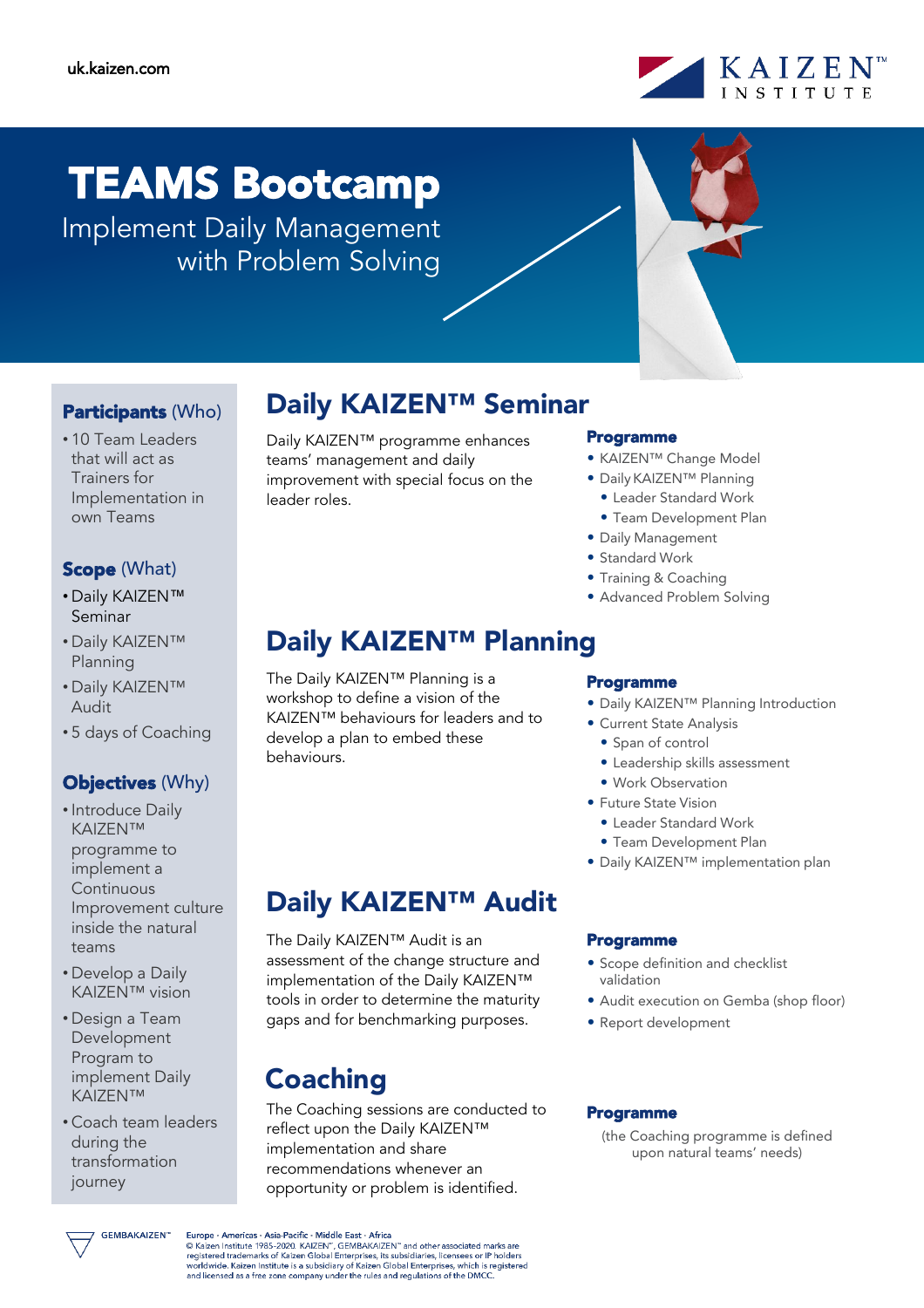

# PROCESS Bootcamp

Implement Value Stream Improvement with KAIZEN™ Events



### Participants (Who)

• 1 Key Value Stream

#### Scope (What)

- Value Stream KAIZEN™ Seminar
- Value Stream Analysis & Planning
- Mission Control
- 10 days of Coaching
- 4 books

#### Objectives (Why)

- Introduce Value Stream KAIZEN™ as the framework to implement Continuous Improvement projects
- Develop a vision for the value stream improvement and the respective Business Case
- Design a Program to implement KAIZEN™ Events
- Coach project leaders during the transformation journey

## Value Stream KAIZEN™ Seminar

The Value Stream KAIZEN™ programme introduces a framework to transform business processes following an universal approach that starts with a deep analysis of the value streams.

## Value Stream Analysis & Planning

A workshop to set the vision for the value stream/ department and define an implementation plan for primary workshops.

## Mission Control

The Mission Control is a visual space where the project leaders monitor the improvement initiatives in a standardised way that enhances their commitment and gives them power to define countermeasures.

## Coaching

The Coaching sessions are conducted to reflect upon the Value Stream KAIZEN™ implementation and share recommendations for the opportunities identified.

#### Programme

- KAIZEN™ Change Model
- Value Stream Analysis
- Mission Control
- KAIZEN™ Events
- A3 Thinking
- Facilitation techniques
- Value Review

#### Programme

- Value Stream Analysis & Planning Introduction
- Current State Analysis
	- Value Stream Mapping
	- Muda Hunting
- Future State Vision
	- Future State Mapping
	- Proof of concept
- KAIZEN™ Events plan
- Business case
- Mission Control setup

#### Programme

- Mission Control Introduction
- Mission Control Mockup design
	- Decide PDCA elements
	- Define Meeting agenda
- Update with data
- Mission Control Mockup setup

#### Programme

(the Coaching programme is defined upon project teams' needs)



Europe - Americas - Asia-Pacific - Middle East - Africa EUTOPE - Americas - Asia-Factinc - Muddle East - Affrica<br>
© Kaizen Institute 1985-2020. KAIZEN", GEMBAKAIZEN" and other associated marks are<br>
registered trademarks of Kaizen Global Enterprises, its subsidiaries, licensees